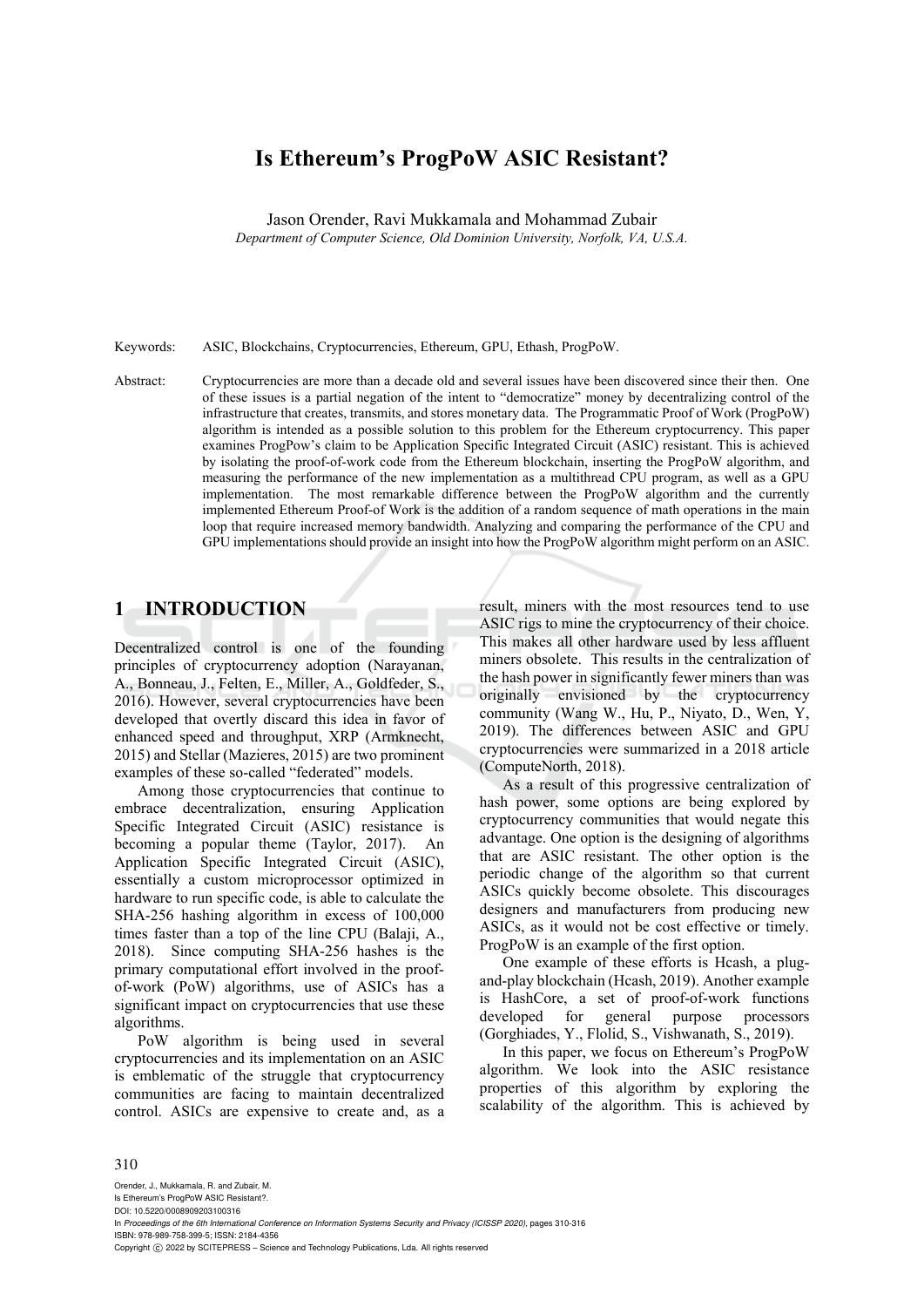isolating the PoW code and comparing its performance on a multi-threaded CPU implementation and a GPU implementation. Analyzing the memory access patterns and the scalability of the algorithm will provide insights into its claimed ASIC resistance properties. In fact, in the completely different context of N-body simulation, a similar study as ours was conducted earlier to compare the efficacy of ASICs, FPGAs, GPUs, and general Purpose Processors on specific problems (Hamada, T., Benkrid, K., Nitadori, K., Makoto, T., 2009). Their conclusion, measured in terms of Mflops/\$, is that GPUs far outperform their ASIC, FPGA, and CPU counterparts. This is in line with our conclusions, even though in a different context.

The paper is organized as follows. In section 2, we look into the background and related work that prompted the current work. Section 3 highlights some of the important aspects of ProgPoW that make it suitable for GPUs. In section 4, we discuss the adopted methodology. Section 5 describes some of the implementation details. In section 6, we discuss the results from our experiments. Finally, section 7 summarizes the contributions of the paper and discusses some future work.

# **2 BACKGROUND**

The cryptocurrency and blockchain revolution started with the Bitcoin proposal by the pseudonymous Satoshi Nakomoto in 2008. The primary motivation for this proposal was to introduce an electronic monetary system with decentralized control. To this end, it is based on a peer-to-peer system of nodes that together maintain Bitcoin and its underlying blockchain infrastructure. A Proof-of-Work (PoW) algorithm is used here to discourage malicious actors from inundating network nodes with denial of service attacks, thereby damaging the trustworthiness of the Bitcoin network. This is also an integral part of the Bitcoin consensus algorithm. Here, the suggested proof-of-work algorithm requires computing the hash of a block header that is restricted to be within certain bounds. A field in the block header, called a nonce, is a 4-byte random integer that could be chosen by a data miner to produce a 32-byte hash for a block within the given bounds. The range, expressed in terms of the number of leading zeros in a hash, dictates the computational difficulty in mining a block. Bitcoin uses Hashcash as its PoW algorithm. Ethereum has also adopted proof-of-work as its consensus algorithm; Ethash is the PoW algorithm used by Ethereum.

To give a short overview of how the Ethash PoW works, the following generalized procedure applies:

- 1. Calculate the seed, which is generated by scanning through all block headers up to that point.
- 2. Compute a 16MB pseudorandom cache based on that seed.
- 3. Generate a 1GB Directed Acyclic Graph (DAG) based on the cache. This DAG will grow linearly with time as the blockchain expands.
- 4. The mining algorithm will systematically select pseudorandom slices of the DAG and hash them together.
- 5. Specific pieces of the DAG can be regenerated at will from the cache for quick verification of the resultant hash.

With the increasing popularity and price of cryptocurrencies, data mining activity has become very attractive for miners. Since the first data miner who mines the next block in the blockchain gets the reward for mining the block, there is a competition among the miners to be the first one to mine. In the context of PoW, this translates directly to having more computational power. The crux of mining difficulty with the PoW used in Bitcoin lies with the SHA-256 hash function. Similarly, Ethereum uses the Keccak-256 algorithm for its proof-of-work. This algorithm is related to the widely used SHA3. Once again, the difficulty lies with the hash computation. Since these computations require manipulating 32-bit words, performing 32-bit modular additions, and some bitwise logic, it is easy to implement them in hardware.

The first generation of mining used CPUs with ability to compute about 20 million hashes/second. The second generation replaced CPUs with GPUs. These are designed with parallelism in mind, so several of the hash computations can be done simultaneously. The third generation started with the advent of FPGAs, or Field Programmable Gate Arrays. With a careful configuration, one can obtain 1 Ghash/second hash rates. The fourth generation is the Application-Specific Integrated Circuits, or ASICs. These are ICs designed, built, and optimized for a specific purpose. But the cost of ASIC mining, due to the expense of developing and manufacturing the ASIC, is not friendly to small miners. They are primarily used by professional mining centres, also termed "mining farms" (Narayanan, A., Bonneau, J., Felten, E., Miller, A., Goldfeder, S., 2016). This has completely changed the original intent of decentralized peer-to-peer data mining attributed to Satoshi Nakomoto, as well as other early developers of cryptocurrencies.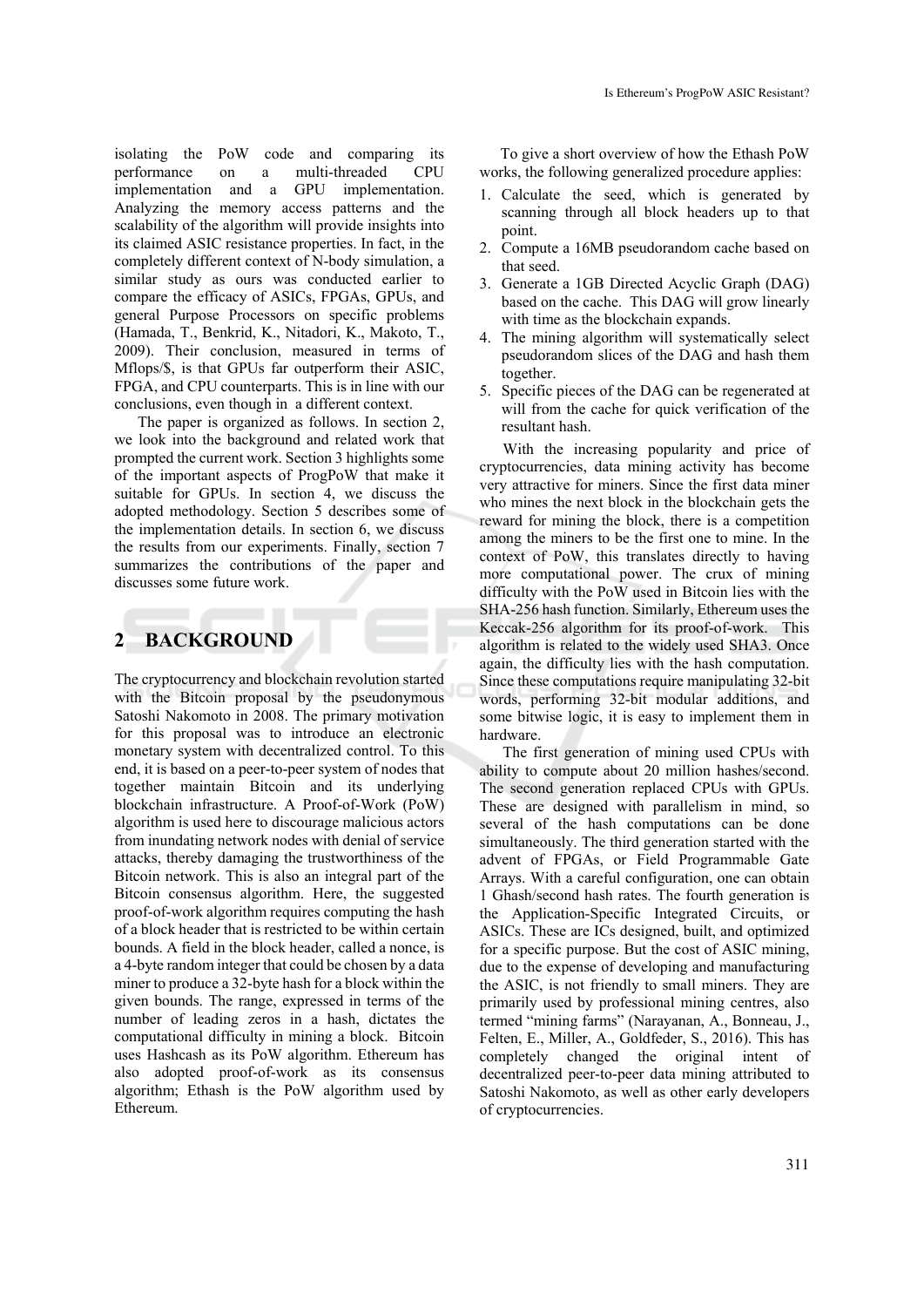In order to reduce the cost of mining, which is quite exorbitant with the current proof-of-work algorithms, Ethereum has plans to shift to Proof-of-Stake (PoS). As part of this transition, Ethereum developers are proposing solutions to ward off the professional mining centres from taking over the network and to maintain a truly peer-to-peer mining environment. ProgPoW, or programmatic proof-ofwork, is an attempt to eliminate the gap between the GPU miners and the ASIC miners by making ASIC mining less efficient and tailoring the algorithm to be more easily exploitable by GPUs. This is achieved by introducing the following changes which are intended to make mining with ASICs impractical. The first change is adding a random sequence of calculations which make it impossible to create an ASIC chip with a fixed workflow. Second is adding reads from a small low-latency cache that supports random addresses, which limits ASIC's capabilities and performance. Third, the dynamic random access memory (DRAM) read size is increased from 128 to 256 bytes to favor GPUs.

In the rest of the paper, we look into the operational efficiency aspects of ProgPoW measured through experimentation.

# **3 KEY FEATURES OF ProgPoW**

Ethereum uses the Keccak-256 algorithm for its proof of work. This algorithm is related to the widely used SHA3 algorithm and has numerous technical advantages over the previously mentioned SHA-256 hashing algorithm, including enhanced collision resistance and preimage resistance. This preimage resistance has been explicitly quantified between SHA-256 and SHA3 for the purpose of evaluating each algorithm for implementation on quantum computers (Amy 2016), and the multiple advantages of Keccak over SHA-256 are spelled out in great detail in the original paper detailing the comparison and analysis study of SHA3 finalists (Alshaikhli, 2012).

The ProgPoW uses the same Keccak-256 hashing algorithm, but splits up the words into 32 bit chunks instead of 64 bit chunks to make the algorithm more GPU friendly and reduce total power consumption.

The Ethereum PoW uses a large Directed Acyclic Graph (DAG) to direct the PoW calculation, and ProgPoW increases the so-called "mix state" of this DAG. This governs the complexity of how the DAG is utilized to process the block and produce the arguments that are submitted to the hash function. This ultimately results in more off-chip memory

The following pseudocode gives a general idea regarding how the algorithm functions:

```
progPowHash(nonce, header, DAG, block): 
   // initializing 256 bit digest 
   dgst[8] <- 0 // 8 4-byte integers
   // use keccak hashing algorithm to 
   // generate seed 
   seed <- keccak(header, nonce, dgst)
   // use pseudorandom numbers based on 
   // seed to fill mix table 
   mix[16 x 32] <- rand(seed)// cycle through the inner loop 
     for (i in 1:64): 
       innerLoop(mix, DAG, block) 
   // initializing lanes array 
   1[16] < -0BASIS <- 0x811c9dc5 
   PRIME <- 0x1000193 
   // using the mix to generate lane digest 
   for (i in 0:15): 
       l[i] <- BASIS 
       for (j in 1:dim(mix)): 
          1[i] <- (1[i] ^ mix[j]) * PRIME// creating 256 bit digest from the 
   // lane digest array 
   for (i in 0:7): 
      dgst[i] <- BASIS 
   for (j in 0:15): 
       dgst[j%8] <- (dgst[j%8]^l[j])*PRIME 
   hash <- keccak(header, nonce, dgst)
    return(hash) 
innerLoop(mix, DAG, block): 
   initilizePoW(mix) 
   n1 < -0n2 <- 0 
   m <- dim(mix)
   for (i in 1:18): 
       for (j in 1:11): 
           src < - \text{mix}[(n1++)\m]
           dst <- mix[(n2++)%m] 
               for (k in 1:16): 
                   \circ \leftarrowmix[k*src]%CacheSize 
                   mix[k*dst] <- 
                     mix[k*dst] ⊕ DAG[o] 
   for (i in 1:18): 
       r <- rand (m^2)
       src1 \leftarrow r%m
       src2 < - r/msel <- rand(block)
       dst <- mix[(n2++)%m] 
       for (j in 1:16): 
           d <- randmath(mix[j*src1], 
               mix[j*src2], sel) 
           mix[j*dst] <- mix[j*dst] ⊕ d
```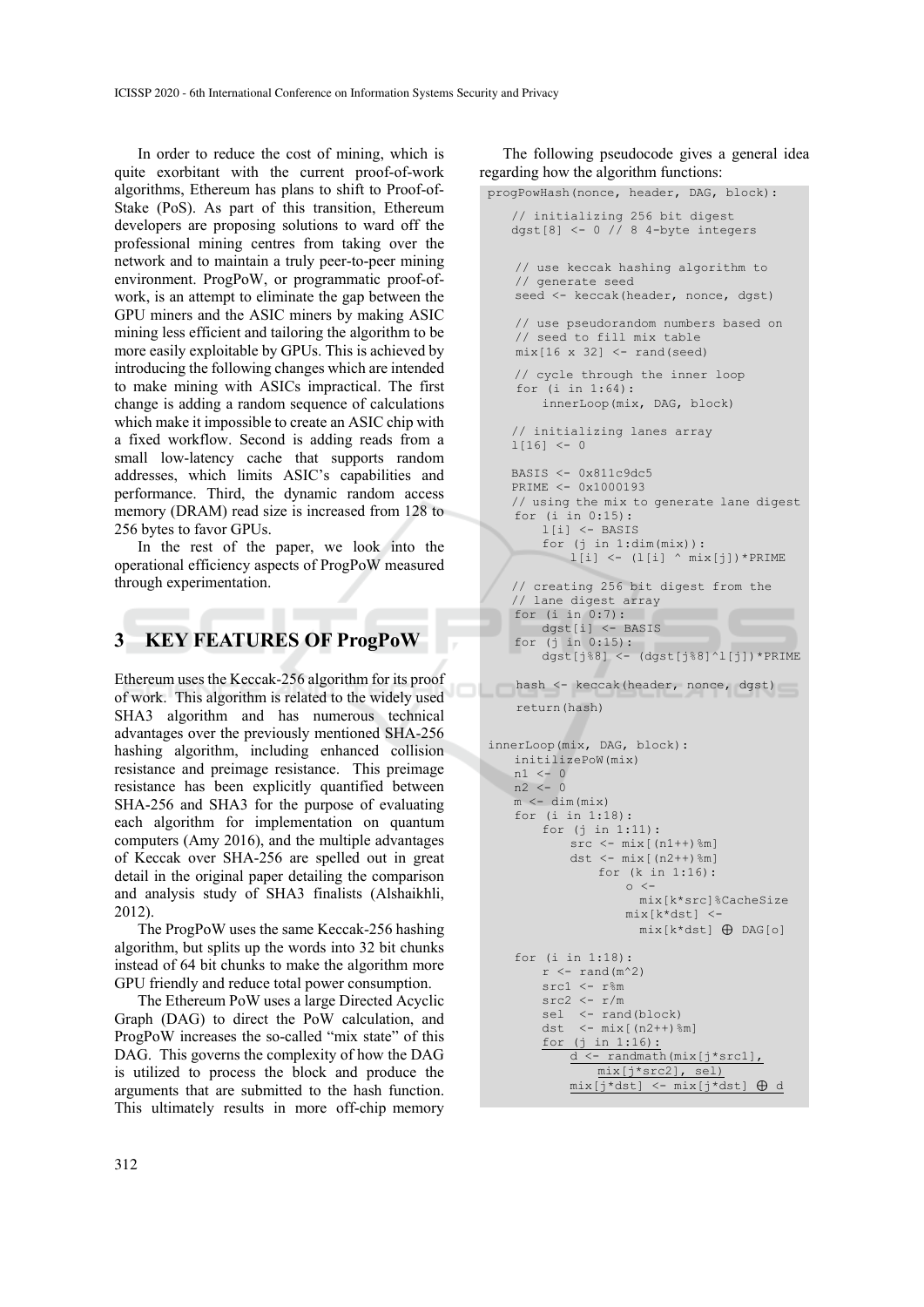```
// \oplus = merge operation
// CacheSize = 16KB 
// rand(x) = random int in the range 0:x// randmath(x, y, n) = random combination of<br>// x and y using the nth arrangement
       x and y using the nth arrangement
// of arithmetic operators defined 
// separately 
      = notable difference between
// ProgPoW and standard Ethereum PoW 
// initialize the mix 
initilizePoW(mix): 
    for (i in dim(mix)): 
       mix[i] <- i 
    for (i in dim(mix)): 
       n \le - rand(i)
        swap(mix[n],mix[i])
```
retrievals and increases the bandwidth required to complete a calculation.

A set of pseudorandom mathematical operations was also added in the main loop, which would increase the complexity of any ASIC design in addition to requiring more off-chip memory accesses since the results of the random math govern where the next memory access might occur.

In addition, the DRAM read size was increased from 128 bytes to 256 bytes, also increasing the bandwidth required to complete a calculation.

The inputs to the *progPowHash* function essentially consist of a header generated from block data (zeroes were used in this case for experimentation), a nonce, and a pointer to the DAG. There is an additional "seed" argument in the C++ code that is not shown here. This argument is deterministic and is based on the block number.

# **4 METHODOLOGY**

In order to carry out our study of ProgPoW's effectiveness in making effective use of GPUs but not so effective for ASICs, we have followed the below methodology in five steps.

### **4.1 Extract the PoW Code**

First, the code from the GitHub site hosting proposed ProgPoW code (Ifdefelse, 2019) was cloned. Elements of this code that were solely used for the proof of work algorithm were extracted and implemented in a stand-alone version that only ran the PoW algorithm with specific inputs for

experimental repeatability. There were several dependencies that were required from the main cpp-Ethereum code (Ethereum, 2019), and those were also extracted and placed in the stand-alone version. The goal was to create a simple version whose only purpose was to run the PoW algorithm for a specific block number. This would allow more accurate analysis of memory access patterns and benchmarking.

### **4.2 Test the Extracted PoW Code**

To ensure that the assembled pieces of code performed in the same manner as the original code, test vectors provided on the ProgPoW GitHub site (Ifdefelse, 2019) were utilized. All code produced output identical to the test vectors page.

### **4.3 Generate the Directed Acyclic Graph**

As previously introduced, the Ethereum PoW uses a Directed Acyclic Graph (DAG) to govern the process of the PoW calculation. In addition, ProgPoW uses the DAG to generate pseudorandom mathematical operations in an attempt to make any ASIC design more complex and less efficient, as well as require that the algorithm request randomized blocks of memory from the DAG which increases memory bandwidth (this element is not present in the current Ethereum PoW algorithm). The DAG is approximately 1 GB in size at the  $30,000$ <sup>th</sup> block (as analyzed), though that size changes as the number of blocks in the blockchain increases. The code for generating the DAG was extracted from the Ethereum project and implemented in isolation. It takes several hours on current state of the art machines to generate this DAG.

### **4.4 Implement the PoW Code on Multithreaded CPU**

Once the code was tested to ensure that it produced the same results as expected, a version was created to run multi-threaded on a CPU. OpenMP was used as the programming standard, and it performed as expected, meaning that as the number of threads doubled, the time required to calculate a hash very nearly halved. More details will be explored in the results section.

Creation of this version had a dual use both as a stepping-stone to get familiar with the code before attempting a GPU implementation, and as a point of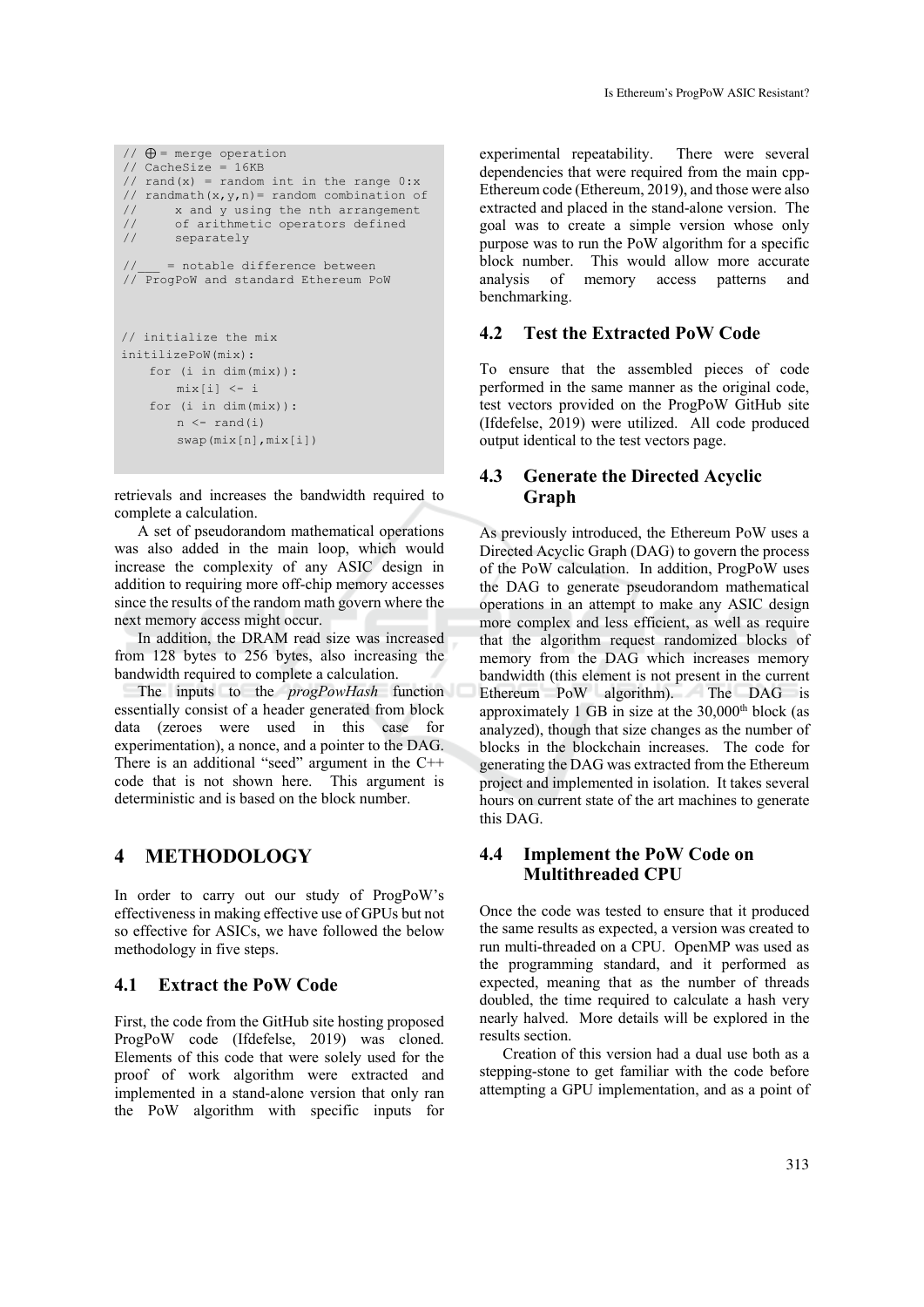comparison for how an ASIC might manage memory accesses.

#### **4.5 Implement the PoW Code on GPUs**

The final coding step was to implement the program on a GPU. CUDA was used as the programming<br>standard, and this was a straightforward standard, and this was a straightforward implementation. No extra optimization was attempted using local memory or cooperative groups, though that could be considered as a next step if desired. To get a general idea of the performance difference between a single (simple) GPU core and a single (more complex) CPU core, the hashing algorithm when run on a single GPU core takes about 92 seconds to complete given a specific set of inputs using the hardware described in Section 5. Given the same inputs, the CPU finished in about 3 seconds. The advantage of using the GPU is clearly the large amount of parallelization possible. The CPU was about 30 times faster on a core for core basis with the specific machine used for this test, however the GPU had 1280 cores available on the machine tested and this algorithm is highly parallelizable, creating a vastly scalable implementation.

# **5 IMPLEMENTATION**

The parallelized implementation of the algorithm described consisted of creating multiple threads that run the *progPowHash* function in its entirety with the only difference being the nonce that is supplied. A sequential number was used for the nonce to ensure that no threads calculated a hash using the same nonce.

When each group of threads was executed, the results were compared, and the hash that met the criteria (14 leading binary zeroes, in the example case) was selected as the result. If more than one hash met the criteria, the hash associated with the lowest nonce was selected as the result. This ensured that results were repeatable and therefore comparable, since there is an element of randomness to this process. In an actual cryptocurrency mining setting, this would be irrelevant.

The only difference between the GPU implementation and the CPU implementation from this perspective is that a great many of the threads for the GPU implementation were submitted at once, and the GPU firmware was left to decide which threads to execute in what order, given the number of cores available in hardware; 64 blocks of 32 threads each, for a total of 2048 threads were submitted in each batch. The CPU implementation, by contrast, submitted the

threads in groups of 2, 4, 8, 16, or 32 threads, and then the results were evaluated after completion of execution of each group. This allowed for greater flexibility on the CPU implementation since the number of threads actually executed to achieve a satisfactory result were closer to the minimal number of threads required. The GPU implementation needed to submit thousands of threads at a time in order to minimize the overhead involved with communicating results back to the CPU host; this resulted in thousands more threads being executed by the GPU than were absolutely required. This negative effect was largely overshadowed by the extreme efficiency gains of the GPU execution, however.

### **6 EXPERIMENTAL RESULTS**

As previously stated, the OpenMP version was completed first, and the results were as expected (Figure 1). The execution time did not quite reduce by half when the number of threads doubled, and this can be attributed to the bandwidth limitations of the processor retrieving DAG elements from main memory.



Figure 1: Execution time on two different multithreaded CPU architectures.

The advantage of GPUs over CPUs for this problem becomes evident in Figure 2. Note that the GPU becomes more efficient very early. What is immediately noticeable from here is that the efficiency gains on the GPU become more significant as the difficulty increases. One of the primary reasons for the advantage of GPU over CPUs is the memory access dynamics in a GPU (Figure 3). This fundamental difference is not replicable in an ASIC, which retains a more traditional CPU type memory access (Ren, L., Devadas, S., 2017).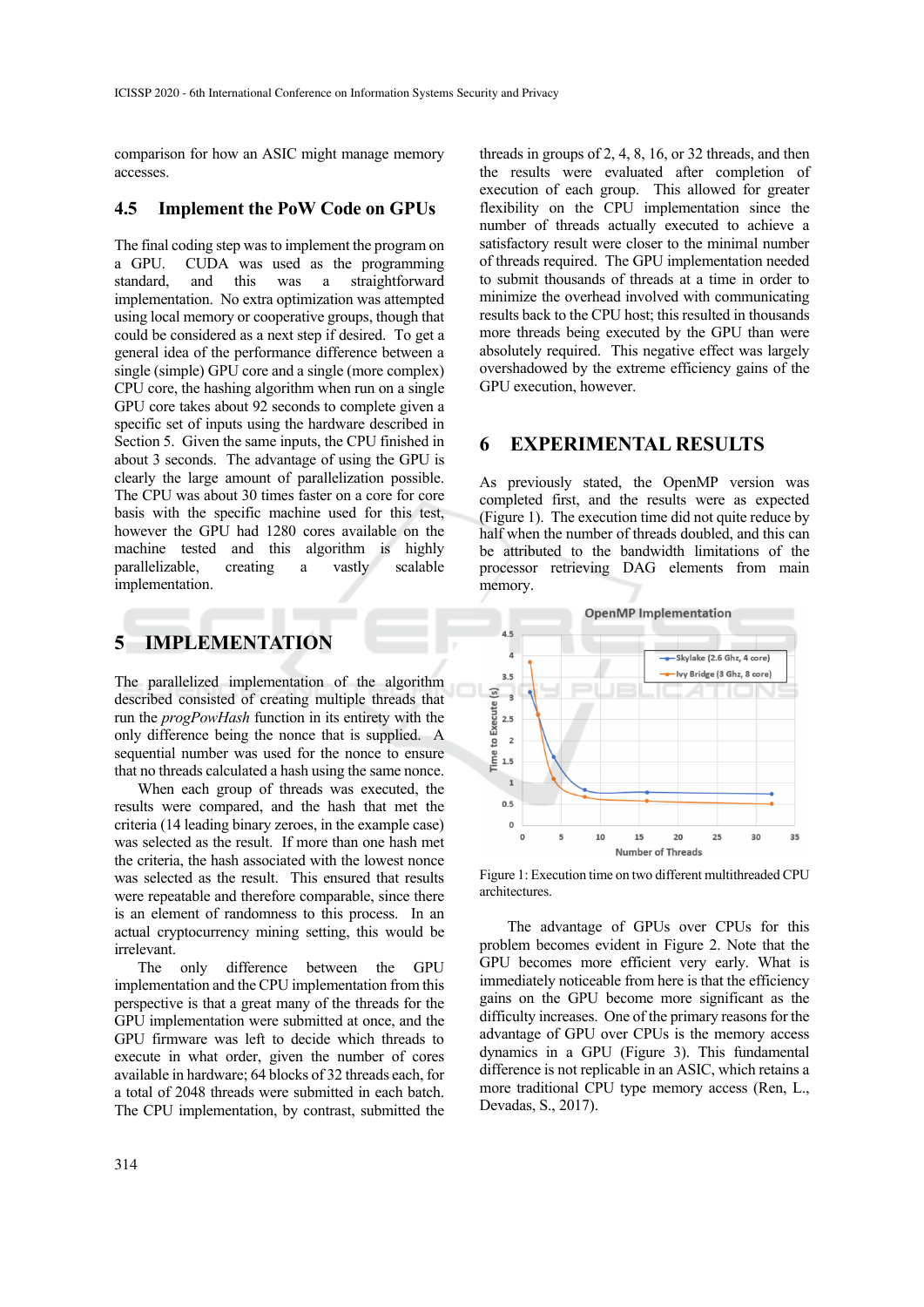#### **PoW Efficiency Comparison**



Figure 2: Comparison of execution times on a multithreaded CPU and GPUs with increasing hash difficulty.

What these results have not addressed thus far is the price to performance comparison. To give an indication of where this might lie, however, the Ivy Bridge processor used in the comparison retails for approximately \$1350 MSRP, and about a \$200 third party reseller sale price at time of this writing (Intel E5-1680); the GPU card used retails for about \$650 MSRP, and is available for less than \$200 from third party retailers (NVIDIA GTX-970M). ASIC development and production costs are typically much larger than commodity CPU costs because of the narrow applicability (Madore, P. H, 2018). Provided a similar relationship exists for a hypothetical ASIC executing ProgPoW, the cost differential should be fairly large.



Fermi's 16 SM are positioned around a common L2 cache. Each SM is a ver<br>angular strip that contain an orange portion (scheduler and dispatch), a gree<br>(execution units), and light blue portions (register file and L1 cache).

Figure 3: NVIDIA GPU memory architcture (Gao, H., 2017).

This shows the cohesive nature of the GPU memory access heirarchy. Each block of 32 cores (termed a streaming multiproccessor - SM) shares access to the L1 and L2 cache, which gives direct access to DRAM; each SM has independent access to the cache. High bandwidth memory then allows multiple accesses to be fulfilled simultaneously from DRAM.

# **7 CONCLUSION**

What this work shows is that for this particular problem type, a cheaper GPU can outperform a commodity CPU. The reasons why this disparity exists are particularly important:

- 1. The memory architecture of GPUs allows much more efficient access to on-card memory than a CPU (and by extension an ASIC) can manage.
- 2. The great number of simple cores allowing massive parallelization for an arbitrary algorithm.

The ProgPoW algorithm is a bandwidth-hard problem. Not only does it require a great deal of offchip memory (as a memory-hard problem would), the accesses to that memory are essentially random, negating any caching that might mitigate the effect.

Additionally, the broad applicability of GPUs across a broad spectrum of applications implies that development of enhanced bandwidth will likely continue to occur apace and will likely vastly outstrip any similar developments in the ASIC space. The highly parallelizable nature of this algorithm (as mentioned in Section II) also lends a significant GPU advantage when coupled with advances in bandwidth.

By enforcing bandwidth-hardness in the proof-ofwork, cryptocurrency mining using the ProgPoW algorithm for Ethereum would likely allow commodity hardware GPUs to retain a cost for performance advantage over a custom ASIC.

Others have evaluated the level of ASIC resistance granted by memory-hard algorithms (Cho, H., 2018), and while they acknowledge that the general strategy has so far proved sound, they caveat their conclusion with the fact that there are several emerging memory technologies that might narrow this gap. As previously stated, the implementation of a bandwidth-hard algorithm, which requires additional resources above simple memory-hardness, will take this concept further and might well prove impossible for ASIC manufacturers to counter. There is little data on this subject so far, since Programmatic Proof of Work is still a relatively new idea and no major cryptocurrency has yet implemented it, but if memory performance in GPUs continues to outstrip that available to CPUs, and by extension ASICs, the idea should have merit.